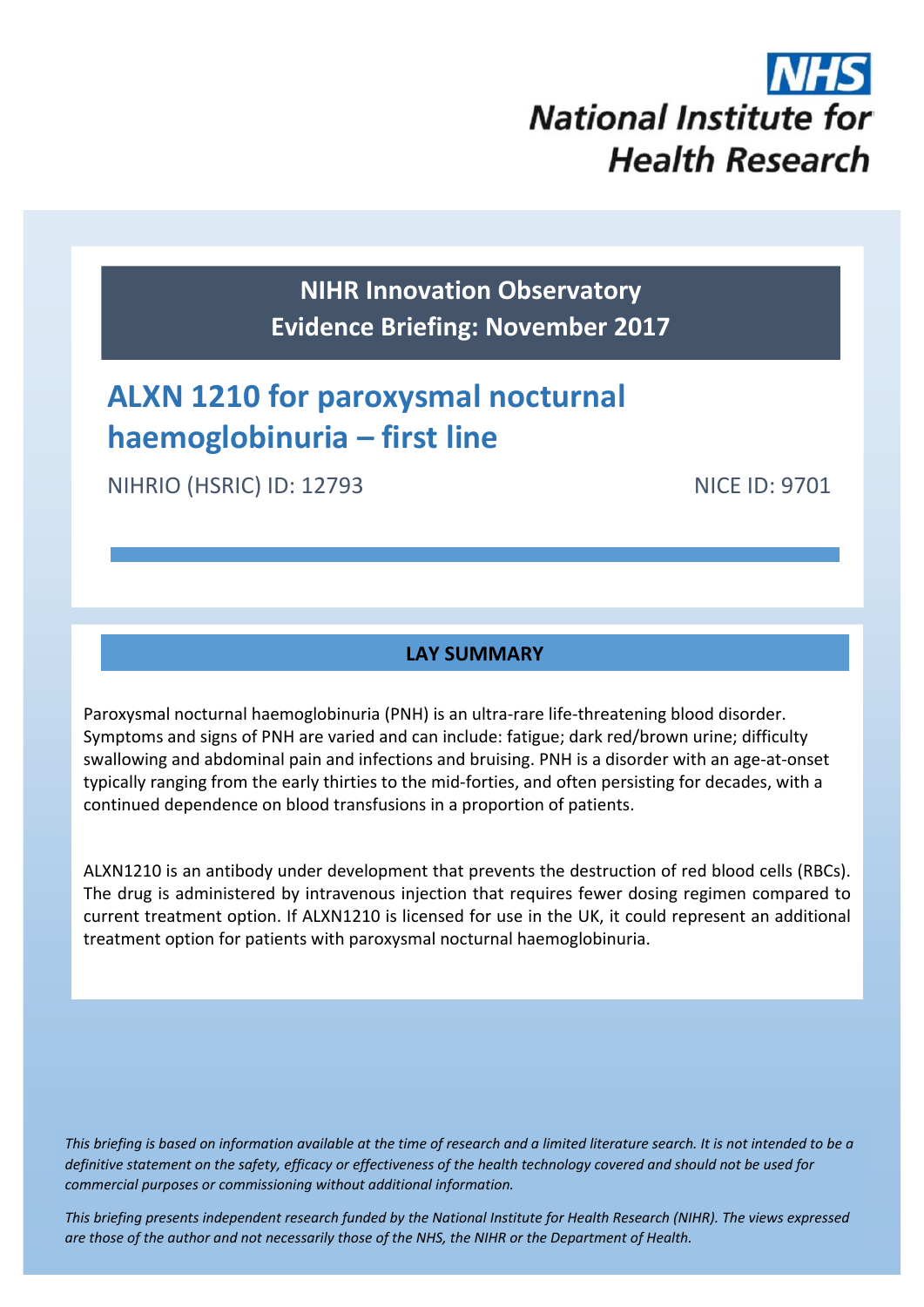#### **TARGET GROUP**

Paroxysmal nocturnal haemoglobinuria (PNH) – first line for patients consistent with the current English PNH National Service eligibility criteria for treatment with Soliris (eculizumab).<sup>a</sup>

## **TECHNOLOGY**

#### **DESCRIPTION**

ALXN1210 is a monoclonal antibody that binds to terminal complement protein C5, a part of the complement system, thereby blocking C5 cleavage into pro-inflammatory components and preventing the complement-mediated destruction of red blood cells (RBCs) as seen in patients with PNH.<sup>1</sup>

In the phase III studies ongoing for ALXN1210 (NCT02946463 and NCT03056040) in patients with PNH adult patients with PNH in experimental arm received ALXN1210 in a weight-based dosing regimen as follows:

Single loading dose on Day 1, followed by regular maintenance dosing beginning on Day 15:

- ≥ 40 to <60 kg: 2400 mg loading, then 3000 mg every 8 weeks
- $\bullet \geq 60$  to <100 kg: 2700 mg loading, then 3300 mg every 8 weeks
- ≥100 kg: 3000 mg loading, then 3600 mg every 8 weeks

ALXN1210 does not currently have Marketing Authorisation in the EU for any indication.

In addition to PNH, ALXN1210 is under investigation in Phase III trials for atypical haemolytic uremic syndrome (aHUS).<sup>1</sup>

#### **INNOVATION and/or ADVANTAGES**

Eculizumab, the current standard of care for PNH, is the first and only approved treatment for patients with PNH.<sup>2</sup> ALXN1210 was designed to have a longer serum half-life and corresponding duration of pharmacologic activity relative to eculizumab. Compared to eculizumab, which requires dosing every two weeks, ALXN1210 extends the dosing interval to 8 weeks and is expected to produce sustained terminal complement inhibition over this time period, reducing the potential risk of breakthrough complement‐mediated haemolysis and improving the overall health of patients.

ALXN1210, if licenced, will offer an additional safe and effective treatment option for healthcare providers treating patients with PNH. It may potentially decrease the burden on health care resource utilization and a positively impact on quality of life of patients with PNH.

#### **DEVELOPER**

Alexion Pharmaceuticals

## **AVAILABILITY, LAUNCH or MARKETING**

ALXN1210 was designated an orphan drug for PNH in the EU in June 2016 and in the US in January 2017.

 a Information provided by company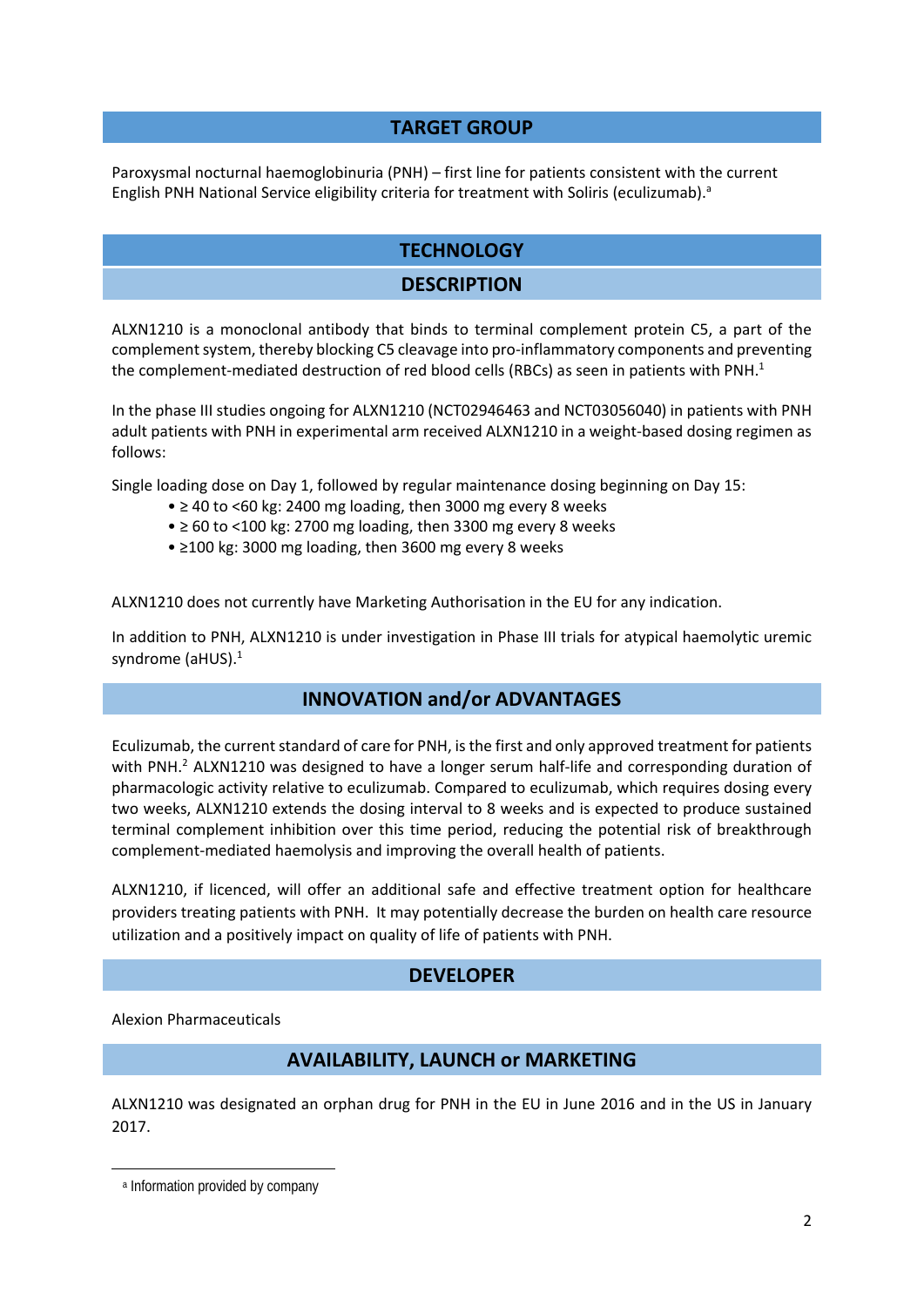#### **PATIENT GROUP**

#### **BACKGROUND**

PNH is an ultra-rare, progressively debilitating, life-threatening, genetic haematopoietic stem cell disease that manifests with haemolytic anaemia and thrombosis, as well as peripheral blood cytopenias due to impaired bone marrow function.<sup>3,4</sup> Patients with PNH are at an increased risk of thromboembolism, end‐organ damage, poor quality of life and early mortality.

PNH occurs when mutations of a gene called PIG‐A occur in a bone marrow stem cell. Stem cells give rise to red blood cells, white blood cells and platelets. In PNH, all cells that arise from the defective stem cell also carry the mutated PIG‐A gene. These cells are deficient in a class of proteins called glycosylphosphatidylinositol (GPI) anchored proteins. Certain GPI‐anchored proteins protect red blood cells from destruction while some are involved in blood clotting. The majority of PNH‐related issues, including the haemolytic anaemia and thrombosis result from a deficiency in these proteins. $3$ 

Complement activation in PNH is manifested as chronic haemolysis that leads to the release of free haemoglobin and the subsequent depletion of nitric oxide. Consumption of nitric oxide leads to vasoocclusion and platelet activation and results in the common morbidities seen in PNH, such as fatigue, dyspnoea, recurrent abdominal pain, dysphagia, chest pain and pulmonary hypertension. More importantly, chronic haemolysis renders PNH patients at a greater risk of thrombotic events (TEs), renal insufficiency and other organ damage, and premature mortality. Compared with the general population, patients with PNH have a 62-fold higher risk of a TE<sup>5</sup> and a six-fold greater risk of chronic kidney disease (CKD).<sup>6</sup> TEs have been reported to account for up to 67% of PNH-related deaths,<sup>7</sup> while CKD has been reported to account for 8–18% of disease-related mortality.<sup>8,9</sup>

Patients with PNH suffer from the direct effects of intravascular haemolysis that result in the absorption of nitric oxide, a key molecule in homeostasis, leading to smooth muscle dysfunction, platelet activation and other consequences. This often results in severe disabling abdominal pain, dysphagia, and profound lethargy and, in men, erectile dysfunction. Intravascular haemolysis can also contribute to many of the complications seen in PNH such as thromboses, renal impairment and raised pulmonary pressures.10

Approximately half of patients with PNH die as a direct result of their disease, many others are transfusion‐dependent for decades and, for most patients with haemolytic PNH, the disease has a major impact on quality of life. Pregnancy is extremely high risk in PNH, with reported maternal mortalities of up to 20%, predominantly resulting from thrombotic complications, and reports of a high incidence of foetal loss.<sup>10</sup>

#### **CLINICAL NEED and BURDEN OF DISEASE**

A single study conducted in the UK reported the 15‐year prevalence of PNH to be 1.59/100,000 in  $2007<sup>11</sup>$  At the time of this briefing, no further studies have been identified that assessed the incidence and prevalence of this condition in the UK population.

There are currently over 2,500 patients with PNH from 28 countries have been included in the Registry and referred to the English National PNH Service.<sup>12</sup> In the UK, there are currently over 500 patients with PNH that have been investigated and referred to the PNH Service.<sup>13</sup> The UK is the second largest recruiting country having entered over 350 patients.<sup>12</sup>

The burden of disease in PNH is significant. According to Weitz I, et al.,<sup>14</sup> and Schrezenmeier H, et al.,<sup>15</sup>: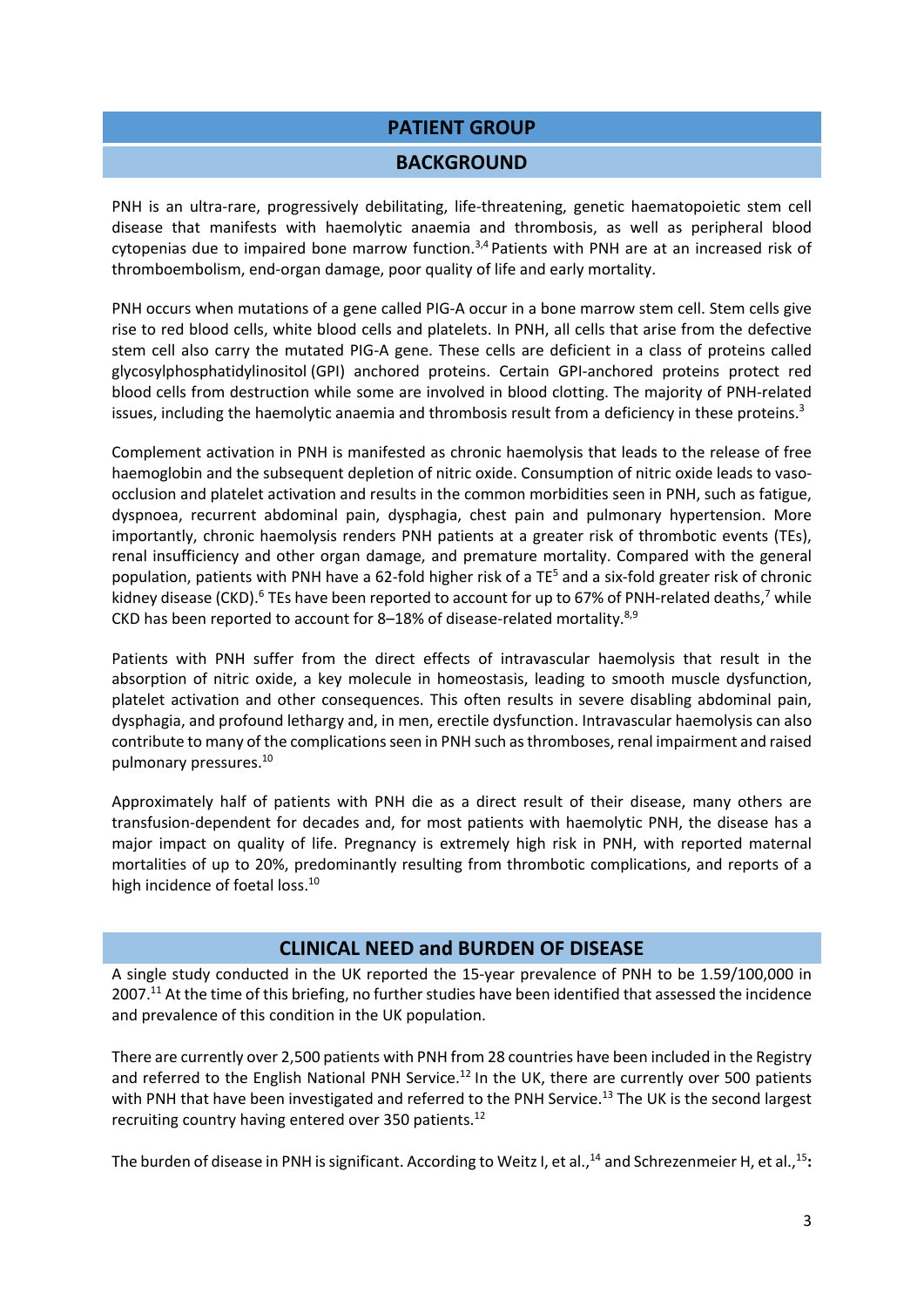- 97% of patients report fatigue independent of anaemia/transfusion requirements
- 76% of patients with PNH have disruptions in daily activities
- 17% of patients were unemployed due to PNH
- 66% of patients report shortness of breath
- 59% of patients report abdominal pain

The Hospital Episodes Statistics for England 2016/2017 recorded 585 finished consultant episodes (FCE), 569 hospital admissions and 187 FCE beds due to PNH (ICD-10 code D59.5).<sup>16</sup>

## **PATIENT PATHWAY**

There is an English National PNH Service. The Service aims to review and manage all patients with PNH through a shared care agreement with their own local haematology units. The Service reviews and monitors not only patients requiring eculizumab but also all other patients with PNH for potential changes and complications. To ensure that all patients with PNH have equal access to effective therapy, in particular eculizumab, there is agreed criteria for selecting patients who would benefit from this treatment. This facilitates cost-effective and auditable use.<sup>b</sup>

## **RELEVANT GUIDANCE**

#### **NICE GUIDANCE**

None identified

## **NHS ENGLAND and POLICY GUIDANCE**

- NHS England. 2013/14 NHS Standard Contract for Paroxysmal Nocturnal Haemoglobinuria Service Adults and Adolescents. B05/S(HSS)/a.
- NHS England. Clinical Commissioning Policy: Haematopoietic Stem Cell Transplantation. NHSCB/B04/P/a. April 2013.

## **OTHER GUIDANCE**

- Borowitz MJ, Craig FE, DiGiuseppe JA, Illingworth AJ, Rosse W, Sutherland DR, Wittwer CT and Richards SJ. Guidelines for the diagnosis and monitoring of paroxysmal nocturnal hemoglobinuria and related disorders by flow cytometry. *Cytometry B Clin Cytom.* 2010; 78B(4): 211‐230.17
- Sahin F, Akay OM, Ayer M, Dal MS, Ertop S, Ilhan O, Karakus V, Ozcan MA, Ozkocaman V, Ozsan S, Tobu M, Tombak A, Tuglular TF, Yilmaz M, Unal A, Yenerel MN and Saydam G. Pesg PNH diagnosis, follow‐up and treatment guidelines. *Am J Blood Res* 2016;6(2):19‐27.18
- Sutherland DR, Keeney M and Illingworth A. Practical guidelines for the high-sensitivity detection and monitoring of paroxysmal nocturnal hemoglobinuria clones by flow cytometry. *Cytometry* Part B 2012; 82B: 195-208.<sup>19</sup>

#### **CURRENT TREATMENT OPTIONS**

 **b** Information provided by company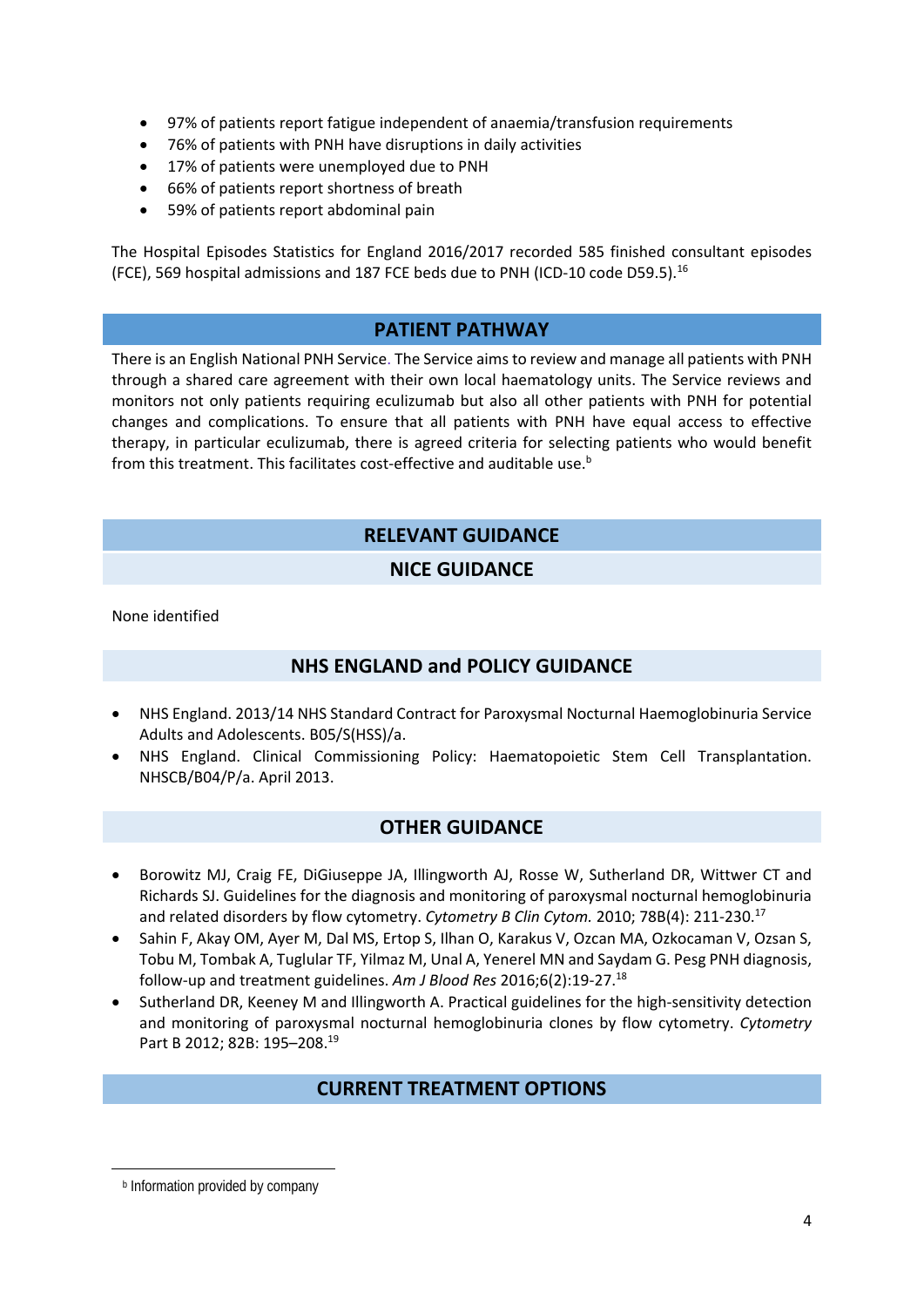Prior to the availability of eculizumab, there were no approved therapiesfor the treatment of patients with PNH. Treatment for PNH involved blood transfusions, folic acid, anticoagulants, iron supplements or iron removal. Historically, two treatment approaches were available for patients with PNH:<sup>20</sup>

- 1. Symptomatic treatment and prophylaxis of complications.
- 2. Stem cell transplantation (SCT).

Symptomatic treatment such as red blood cell transfusions, supplementation with folic acid, vitamin B12 (if deficient), iron replacement (based on iron stores), prevention/early treatment of bacterial infections, prophylactic or post-thrombotic anticoagulation, corticosteroids and or immunosuppressive treatment (in patients with aplastic anaemia‐PNH syndrome/relevant bone marrow hypofunction) give unsatisfactory long‐term disease control.

Importantly, these supportive care approaches do not address the complement‐mediated intravascular haemolysis that is the underlying cause of progressive, severe and life‐threatening morbidities and early mortality in PNH. In addition, there are no controlled trials indicating that supportive care measures are effective or safe in patients with PNH with regard to patient outcomes.<sup>21</sup>

SCT has the potential to cure patients with PNH, but also has high treatment-related morbidity and mortality due to infections, Graft‐versus‐host disease (GVHD), and graft failure.

#### **EFFICACY and SAFETY**

| <b>Trial</b>        | NCT03056040 18 years and older; phase III                                    |
|---------------------|------------------------------------------------------------------------------|
| <b>Sponsor</b>      | <b>Alexion Pharmaceuticals</b>                                               |
| <b>Status</b>       | Ongoing                                                                      |
| Source of           | Global Data, <sup>22</sup> Trial registry <sup>23</sup>                      |
| <b>Information</b>  |                                                                              |
| Location            | United States, Australia, Canada, France, Germany, Italy, Japan, Netherlands |
|                     | , South Korea, United Kingdom                                                |
| <b>Design</b>       | Phase 3, Randomized, Open-Label, Active-Controlled Study of ALXN1210         |
|                     | Versus Eculizumab                                                            |
| <b>Participants</b> | 197                                                                          |
| <b>Schedule</b>     | 2 arms:                                                                      |
|                     | Experimental: 1210                                                           |
|                     | Biological/Vaccine: ALXN1210 Single loading dose on Day 1, followed by       |
|                     | regular maintenance dosing beginning on Day 15, based on weight.             |
|                     | $\bullet$ $\geq$ 40 to <60 kg: 2400 mg loading, then 3000 mg every 8 weeks   |
|                     | $\bullet$ $\geq$ 60 to <100 kg: 2700 mg loading, then 3300 mg every 8 weeks  |
|                     | • ≥100 kg: 3000 mg loading, then 3600 mg every 8 weeks                       |
|                     | Active: Eculizumab                                                           |
|                     | Regular maintenance dosing beginning on Day 1, then every 2 weeks to Day     |
|                     | 183.                                                                         |
|                     | Single loading dose of ALXN1210 on Day 183, followed by regular maintenance  |
|                     | dosing beginning on Day 197, based on weight.                                |
|                     | • ≥ 40 to <60 kg: 2400 mg loading, then 3000 mg every 8 weeks                |
|                     | $\bullet$ $\geq$ 60 to <100 kg: 2700 mg loading, then 3300 mg every 8 weeks  |
|                     | • ≥100 kg: 3000 mg loading, then 3600 mg every 8 weeks                       |
| Follow-up           | 2 years                                                                      |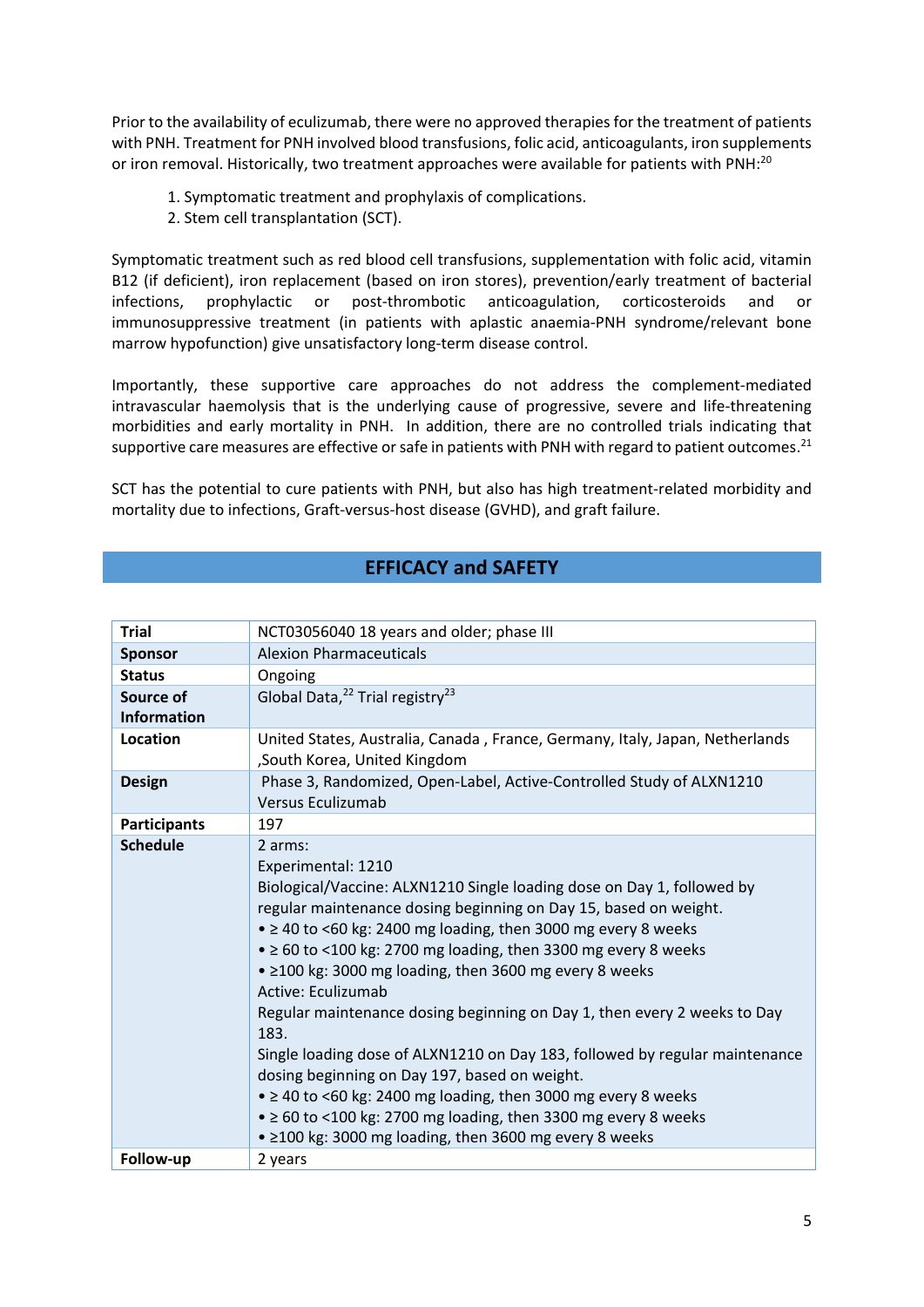| Primary<br><b>Outcomes</b>          | <b>Primary Outcome Measure:</b><br>• Haemolysis as directly measured by percentage change in LDH levels<br>[Time Frame: 26 weeks]<br>The difference between treatment arms in LDH-PCHG from Baseline<br>to Day 183                                                                                                                                                                                                                                                                                                                                                                                                                                                                                                                                                                         |
|-------------------------------------|--------------------------------------------------------------------------------------------------------------------------------------------------------------------------------------------------------------------------------------------------------------------------------------------------------------------------------------------------------------------------------------------------------------------------------------------------------------------------------------------------------------------------------------------------------------------------------------------------------------------------------------------------------------------------------------------------------------------------------------------------------------------------------------------|
| <b>Secondary</b><br><b>Outcomes</b> | <b>Secondary Outcome Measures:</b><br>• Change from baseline in quality of life as assessed by the Functional<br>Assessment of Chronic Illness Therapy (FACIT)-Fatigue [Time Frame: 26 weeks]<br>Change in quality of life as assessed by the FACIT-Fatigue scale will be<br>compared between the treatment groups from Baseline to Day 183<br>• Percentage of patients who achieve Transfusion Avoidance (TA) [Time Frame:<br>26 weeks]<br>The proportion of patients who remain transfusion-free will be<br>compared between treatment groups from Baseline to Day 183<br>• Percentage of patients with stabilized hemoglobin [Time Frame: 26 weeks]<br>The percentage of patients with stabilized hemoglobin will be compared<br>between the treatment groups from Baseline to Day 183. |
| <b>Key Results</b>                  | Not available                                                                                                                                                                                                                                                                                                                                                                                                                                                                                                                                                                                                                                                                                                                                                                              |
| <b>Adverse effects</b><br>(AEs)     | Not available                                                                                                                                                                                                                                                                                                                                                                                                                                                                                                                                                                                                                                                                                                                                                                              |
| <b>Expected</b><br>reporting date   | Not available                                                                                                                                                                                                                                                                                                                                                                                                                                                                                                                                                                                                                                                                                                                                                                              |

| <b>Trial</b>                    | NCT02946463 18 years and older; phase III                                                                                                                                                                                                                                                                                                                                                                                                                                                                                                                 |  |  |  |
|---------------------------------|-----------------------------------------------------------------------------------------------------------------------------------------------------------------------------------------------------------------------------------------------------------------------------------------------------------------------------------------------------------------------------------------------------------------------------------------------------------------------------------------------------------------------------------------------------------|--|--|--|
| <b>Sponsor</b>                  | <b>Alexion Pharmaceuticals</b>                                                                                                                                                                                                                                                                                                                                                                                                                                                                                                                            |  |  |  |
| <b>Status</b>                   | Ongoing                                                                                                                                                                                                                                                                                                                                                                                                                                                                                                                                                   |  |  |  |
| Source of<br><b>Information</b> | Global data, $24$ trial registry <sup>25</sup>                                                                                                                                                                                                                                                                                                                                                                                                                                                                                                            |  |  |  |
| Location                        | USA, Argentina, Australia, Austria, Belgium, Brazil, Canada, Colombia, Czechia,<br>Estonia, France, Germany, Italy, Japan, Malaysia, Mexico, Poland, Russia,<br>Singapore, South Korea, Spain, Sweden, Taiwan, Thailand, Turkey, United<br>Kingdom                                                                                                                                                                                                                                                                                                        |  |  |  |
| <b>Design</b>                   | A Phase 3, Randomized, Open-Label, Active-Controlled Study of<br>ALXN1210 Versus Eculizumab in Complement Inhibitor-Naïve Adult Patients<br>With<br>Paroxysmal Nocturnal Haemoglobinuria                                                                                                                                                                                                                                                                                                                                                                  |  |  |  |
| <b>Participants</b>             | 246                                                                                                                                                                                                                                                                                                                                                                                                                                                                                                                                                       |  |  |  |
| <b>Schedule</b>                 | Experimental 1210<br>Single loading dose on Day 1, followed by regular maintenance dosing<br>beginning on Day 15, based on weight.<br>$\bullet$ $\geq$ 40 to <60 kg: 2400 mg loading, then 3000 mg every 8 weeks<br>$\bullet$ $\geq$ 60 to <100 kg: 2700 mg loading, then 3300 mg every 8 weeks<br>• ≥100 kg: 3000 mg loading, then 3600 mg every 8 weeks<br>Active Comparator: Eculizumab<br>Induction doses of 600 mg on Days 1, 8, 15, and 22, followed by regular<br>maintenance dosing of 900 mg beginning on Day 29 and every 2 weeks<br>thereafter |  |  |  |
| Follow-up                       | 2 years                                                                                                                                                                                                                                                                                                                                                                                                                                                                                                                                                   |  |  |  |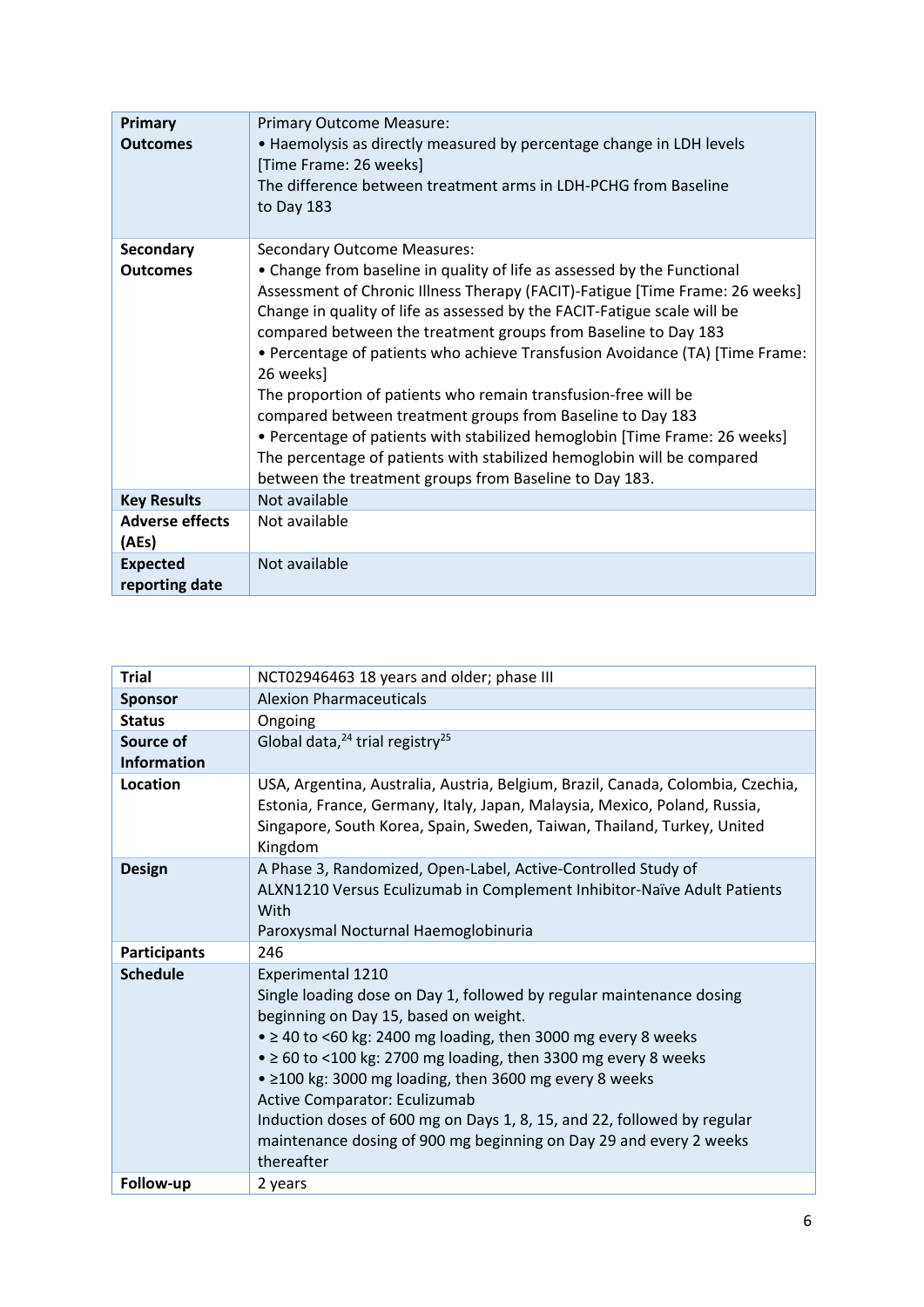| <b>Primary</b>                    | <b>Primary Outcome Measure:</b>                                                                                                                                                                                                                                                                                                                                                                                                                                          |
|-----------------------------------|--------------------------------------------------------------------------------------------------------------------------------------------------------------------------------------------------------------------------------------------------------------------------------------------------------------------------------------------------------------------------------------------------------------------------------------------------------------------------|
| <b>Outcomes</b>                   | • Normalization of lactate dehydrogenase (LDH) levels [Time Frame: 26<br>weeks                                                                                                                                                                                                                                                                                                                                                                                           |
|                                   | Achievement of LDH values within the laboratory normal range will be<br>compared between treatment groups. LDH is an indicator of intravascular<br>haemolysis that occurs in patients with paroxysmal nocturnal haemoglobinuria<br>(PNH). A decrease in LDH from above the upper limit of normal (ULN) to below<br>the ULN indicates reduction (improvement) in haemolysis.<br>• Percentage of patients who achieve transfusion avoidance (TA) [Time<br>Frame: 26 weeks] |
| Secondary                         | Percentage change from baseline in lactate dehydrogenase (LDH) levels                                                                                                                                                                                                                                                                                                                                                                                                    |
| <b>Outcomes</b>                   | [Time Frame: 26 weeks]                                                                                                                                                                                                                                                                                                                                                                                                                                                   |
|                                   | • Change from baseline in quality of life as assessed by the Functional                                                                                                                                                                                                                                                                                                                                                                                                  |
|                                   | Assessment of Chronic Illness Therapy (FACIT)-Fatigue [Time Frame: 26<br>weeks]                                                                                                                                                                                                                                                                                                                                                                                          |
|                                   | • Percentage of patients with stabilized haemoglobin [Time Frame: 26<br>weeks                                                                                                                                                                                                                                                                                                                                                                                            |
| <b>Key Results</b>                | Not available                                                                                                                                                                                                                                                                                                                                                                                                                                                            |
| <b>Adverse effects</b><br>(AEs)   | Not available                                                                                                                                                                                                                                                                                                                                                                                                                                                            |
| <b>Expected</b><br>reporting date | Not available                                                                                                                                                                                                                                                                                                                                                                                                                                                            |

## **ESTIMATED COST and IMPACT**

#### **COST**

The cost of ALXN‐1210 not yet known.

## **IMPACT – SPECULATIVE**

## **IMPACT ON PATIENTS AND CARERS**

- $\boxtimes$  Reduced mortality/increased length of survival
- $\boxtimes$  Reduced symptoms or disability

☐ Other: ☐ No impact identified

## **IMPACT ON HEALTH and SOCIAL CARE SERVICES**

- □ Increased use of existing services <br>  **Decreased use of existing services ■** Decreased use of existing services: treatment with ALXN is given every 8 weeks (instead of every 2 weeks) reducing use of existing services
- ☐ Re‐organisation of existing services ☐ Need for new services
-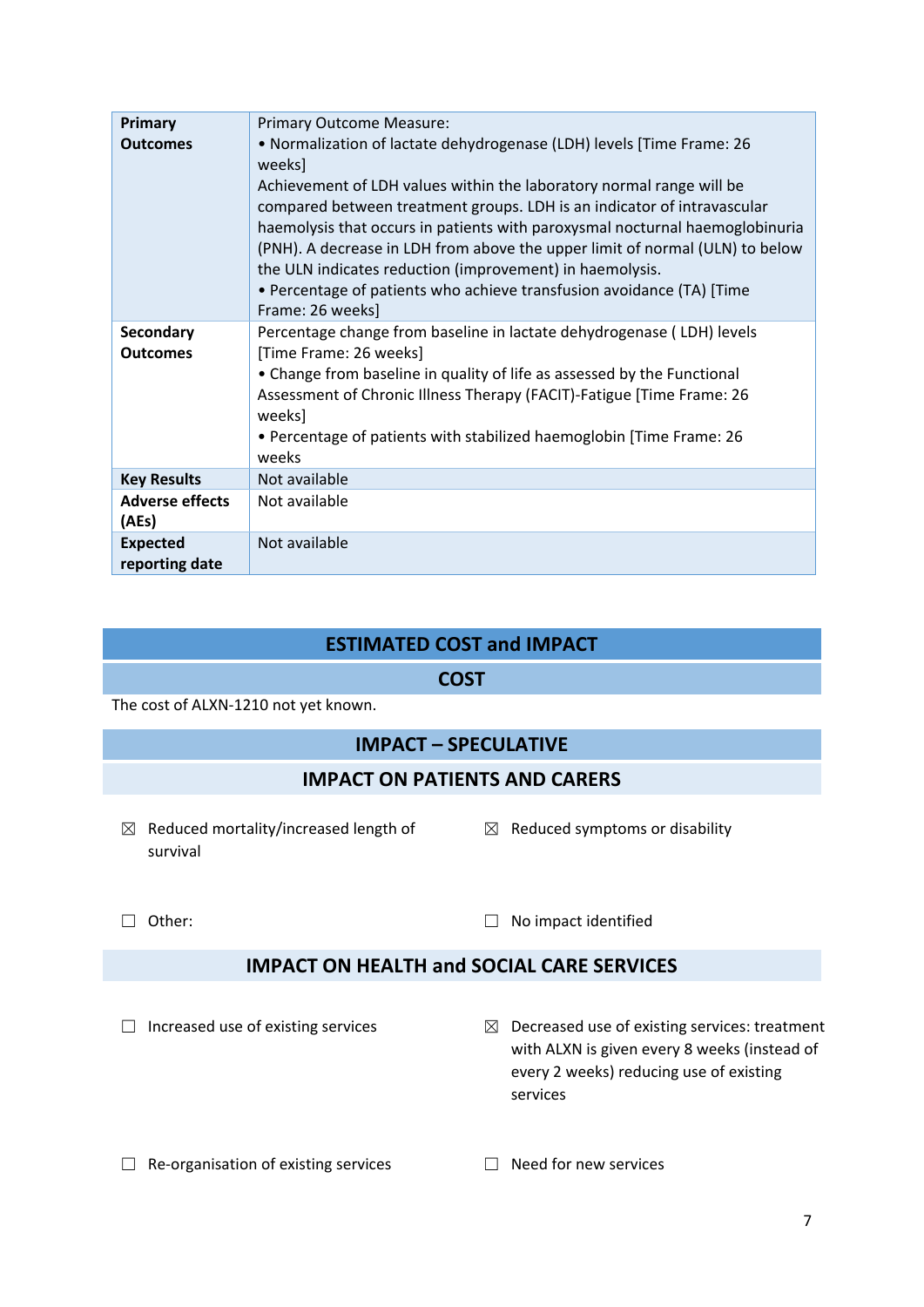☐ Other ☒ None identified

#### **IMPACT ON COSTS and OTHER RESOURCE USE**

| $\mathbf{1}$             | Increased drug treatment costs | $\Box$ | Reduced drug treatment costs |
|--------------------------|--------------------------------|--------|------------------------------|
| Other increase in costs: |                                | $\Box$ | Other reduction in costs:    |
|                          |                                |        |                              |

 $\Box$  Other  $\boxtimes$  None identified

#### **OTHER ISSUES**

 $\Box$  Clinical uncertainty or other research question identified:

 $<sup>2</sup>$  None identified</sup>

#### **REFERENCES**

<sup>1</sup> Global Data. *Ravulizumab* pipeline drug overview. Available from:

https://pharma.globaldata.com/ProductsView.aspx?id=PD&ProductId=311727&ProductType=0,1 [Accessed 16th October 2017]

<sup>2</sup> Alexion. *Soliris (Eculizumab) and PNH*. Available from: http://www.alexion.com/products/soliris-paroxysmalnocturnal‐hemoglobinuria [Accessed 16 October 2017]

<sup>3</sup> Johns Hopkins Medicine. *Paroxysmal Nocturnal Haemoglobinura (PNH).* Available from:

http://www.hopkinsmedicine.org/kimmel\_cancer\_center/types\_cancer/paroxysmal\_nocturnal\_hemoglobinuri a\_PNH.html [Accessed 16 October 2017]

<sup>4</sup> Brodsky RA. *Paroxysmal Nocturnal Haemoglobinuria*. Blood. 2014;124, 2904‐2811.

<sup>5</sup> McKeage K. Eculizumab: a review of its use in paroxysmal nocturnal haemoglobinuria. *Drugs*. 2011 Dec 3;71(17):2327‐45

<sup>6</sup> Hillmen P, Elebute M, Kelly R, Urbano‐Ispizua A, Hill A, Rother RP, Khursigara G, Fu CL, Omine M, Browne P, Rosse W. Long‐term effect of the complement inhibitor eculizumab on kidney function in patients with paroxysmal nocturnal hemoglobinuria. *Am J Hematol*. 2010 Aug;85(8):553‐9

<sup>7</sup> Hillmen P, Muus P, Dührsen U, Risitano AM, Schubert J, Luzzatto L, Schrezenmeier H, Szer J, Brodsky RA, Hill A, Socié G, Bessler M, Rollins SA, Bell L, Rother RP, Young NS. Effect of the complement inhibitor eculizumab on thromboembolism in patients with paroxysmal nocturnal hemoglobinuria. *Blood.* 2007 Dec 1;110(12):4123‐8. <sup>8</sup> Clark DA, Butler SA, Braren V, Hartmann RC, Jenkins DE Jr. The kidneys in paroxysmal nocturnal hemoglobinuria. *Blood.* 1981 Jan; 57(1):83‐9.

<sup>9</sup> Nishimura J, Kanakura Y, Ware RE, Shichishima T, Nakakuma H, Ninomiya H, Decastro CM, Hall S, Kanamaru A, Sullivan KM, Mizoguchi H, Omine M, Kinoshita T, Rosse WF. Clinical course and flow cytometric analysis of paroxysmal nocturnal hemoglobinuria in the United States and Japan. *Medicine (Baltimore).* 2004 May;83(3):193‐207.

<sup>10</sup> PNH National Service. *Overview of PNH*. Available from:

http://www.pnhleeds.co.uk/professionals/overview‐of‐pnh/ [Accessed 16th October 2017]

<sup>11</sup> Hill A, Platts PJ, Smith A, Richards SJ, Cullen MJ, Hill QA, et al. The incidence and prevalence of paroxysmal nocturnal hemoglobinuria (PNH) and survival of patients in Yorkshire. *Haematologica* 2007; 92(suppl 2):abstract 0067.